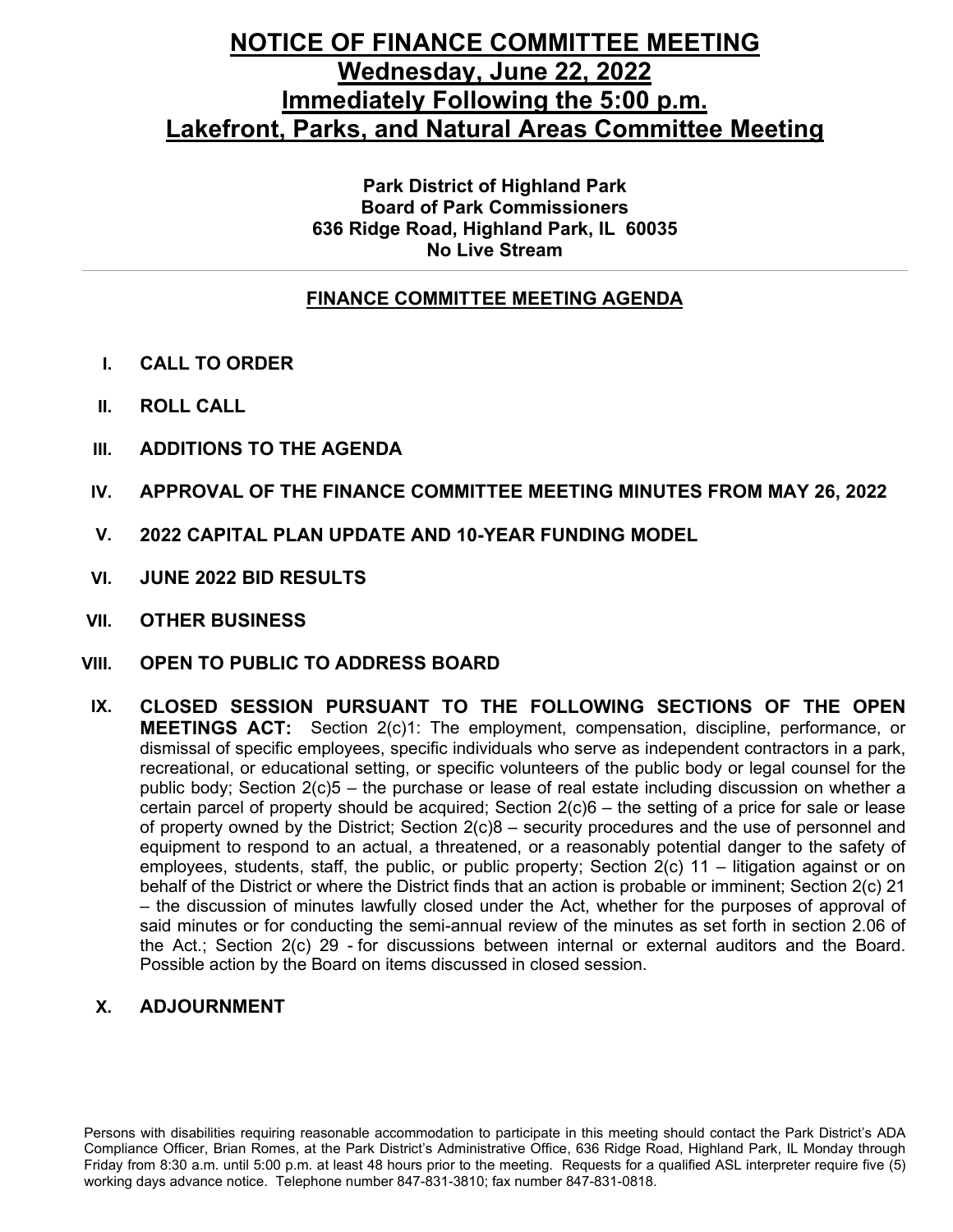## **MINUTES OF A THE FINANCE COMMITTEE MEETING OF THE PARK DISTRICT OF HIGHLAND PARK HELD ON MAY 26, 2022, 8:08 AM.**

| Present:                       | Commissioner Bernstein, Commissioner Ruttenberg, Vice President Freeman                                                                                                |
|--------------------------------|------------------------------------------------------------------------------------------------------------------------------------------------------------------------|
| Absent:                        | None                                                                                                                                                                   |
| Also, Present:                 | Executive Director Romes; Director Peters, Director Carr, Director Smith;<br>Assistant Director Maliszewski; Manager Baczek; Accountant Jaba; Coordinator<br>Hejnowski |
| <b>Guest Speaker:</b>          | Dan Berg, Sikich LLP, Martha Trotter, Sikich LLP                                                                                                                       |
| <b>Additions to the Agenda</b> |                                                                                                                                                                        |
| None.                          |                                                                                                                                                                        |

**Approval of the Finance Committee Meeting Minutes from April 20, 2022**  The Minutes from the April 20, 2022 Finance Committee Meeting were approved.

#### **Audit Presentation**

Ms. Trotter and Mr. Berg presented a draft of the Park District's Annual Comprehensive Financial Report.

Director Peters reported that staff will request approval from the Park Board of Commissioners for the Annual Comprehensive Financial Report at the June Workshop Meeting.

Commissioner Bernstein requested that Executive Director Romes follow up with Commissioner Kaplan and President Grossberg to see if a Special Meeting is needed before the Workshop so that they have the opportunity to hear this presentation before the Workshop Meeting.

#### *Certificate of Achievement for Excellence in Financial Reporting for 2020*

The District continues to present a report that meets the Government Finance Officer's Association (GFOA) standards and as a result, has been awarded the Certificate of Achievement for Excellence in Financial Reporting. Sikich anticipates the District will continue to trend in that direction based on the report that has been prepared this year and will be issued in June.

#### *Independent Auditors Report*

Sikich LLP provided an unqualified opinion, which is considered to be a clean opinion, which is the highest level of assurance they can provide on the financial statements.

#### *Management's Discussion and Analysis*

This is prepared by Park District staff which provides a great deal of context for the financial highlights. The Park District's net position has increased by \$7.1 million, which is approximately 98% greater than the prior year, as a result of operations. During the year, government-wide revenues for the primary government totaled \$24,349,915 while expenses totaled \$17,225,134, resulting in an increase to the net position of \$7,124,781. The Park District's net position totaled \$66,712,259 on December 31, 2021, which includes \$37,566,498 net investment in capital assets, \$316,363 subject to external restrictions, and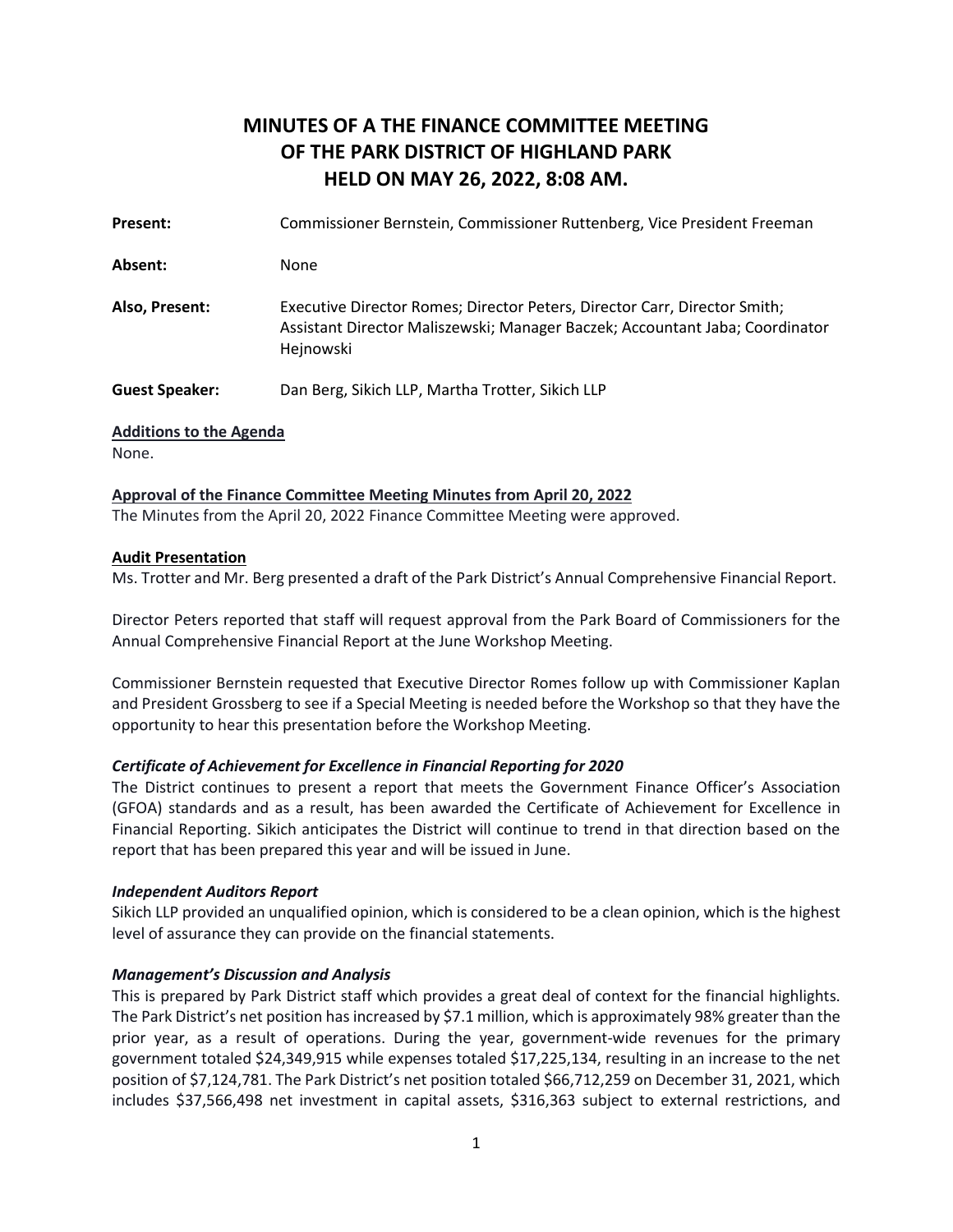Finance Committee Meeting Minutes May 26, 2022

\$28,829,398 unrestricted net position that may be used to meet the ongoing obligations to citizens and creditors. The General Fund reported excess revenue for the year of \$1,897,183 exclusive of net transfers out of \$622,515. The net change in fund balance of \$1,274,668 brings the fund balance in the General Fund to \$5,337,002, resulting in an increase of 31.4%.

#### *Statement of Net Position*

This provides the basic financial statements presented on a full accrual basis of accounting, which includes the District's long-term assets and long-term liability balances. Assets include the net pension. Long-term liabilities include bond debt and other liabilities. The Park District's net position is \$66.7 million, which is an increase of \$7.1 million from the prior year. \$37 million of the net position is tied to capital assets, \$28.8 million is unrestricted and can be used to fund future year fiscal obligations, \$43,220 is restricted for the debt service, and \$273,143 is restricted for Special Recreation.

#### *Balance Sheet*

This is presented on a modified accrual basis of accounting, excluding long-term items. The General Fund has \$5.3 million, of which \$13,185 is non-spendable for pre-paid items, \$1.7 million is assigned for subsequent years' budget to supplement the budget deficit, and the remaining \$3.5 million is unassigned. The District has \$1.8 million of excess of revenues over expenditures, allowing the General Fund to transfer \$622,515 to the debt service fund to supplement debt payments, resulting in a net increase of \$1.2 million for the fiscal year. Conversely, the Recreation Fund had an excess of revenues over expenditures of \$4.4 million, so \$2 million was transferred to capital projects and just under \$1 to debt service. \$6.5 million was left in the Recreation Fund after transfers.

#### *Required Supplementary Information*

Budgeted vs. actual performance are detailed in this section. The District's revenues were greater than budget by \$656,497 and expenditures were below projected by \$1.9 million. Additionally, IMRF performance is detailed in this section over the last 7 years. The District's contribution rate is very low at 3.36%. The rate remains low due to the District's excess contributions over the actuary contribution amount. The District has also been able to report a net pension asset of \$15.2 million and a 131% funding level for IMRF.

Commissioner Bernstein would like to know why the IMRF funding rate increased over the years from 105% to 131%.

Ms. Trotter reported that the few recent years had healthy investment earnings, specifically \$9.5 million in 2021, \$7.2 million in 2020, and \$8.2 million in 2019.

#### *Statistical*

Outlines 10 years of historical data including tax collections, levies, etc.

Commissioner Bernstein would like to know if Sikich came across any surprises during the audit.

Ms. Trotter reported that there were no surprises, and she commended staff for their ability to control expenditures during the pandemic permitting a surplus.

Commissioner Bernstein would like to know if there are areas that need to be focused on over the next five years.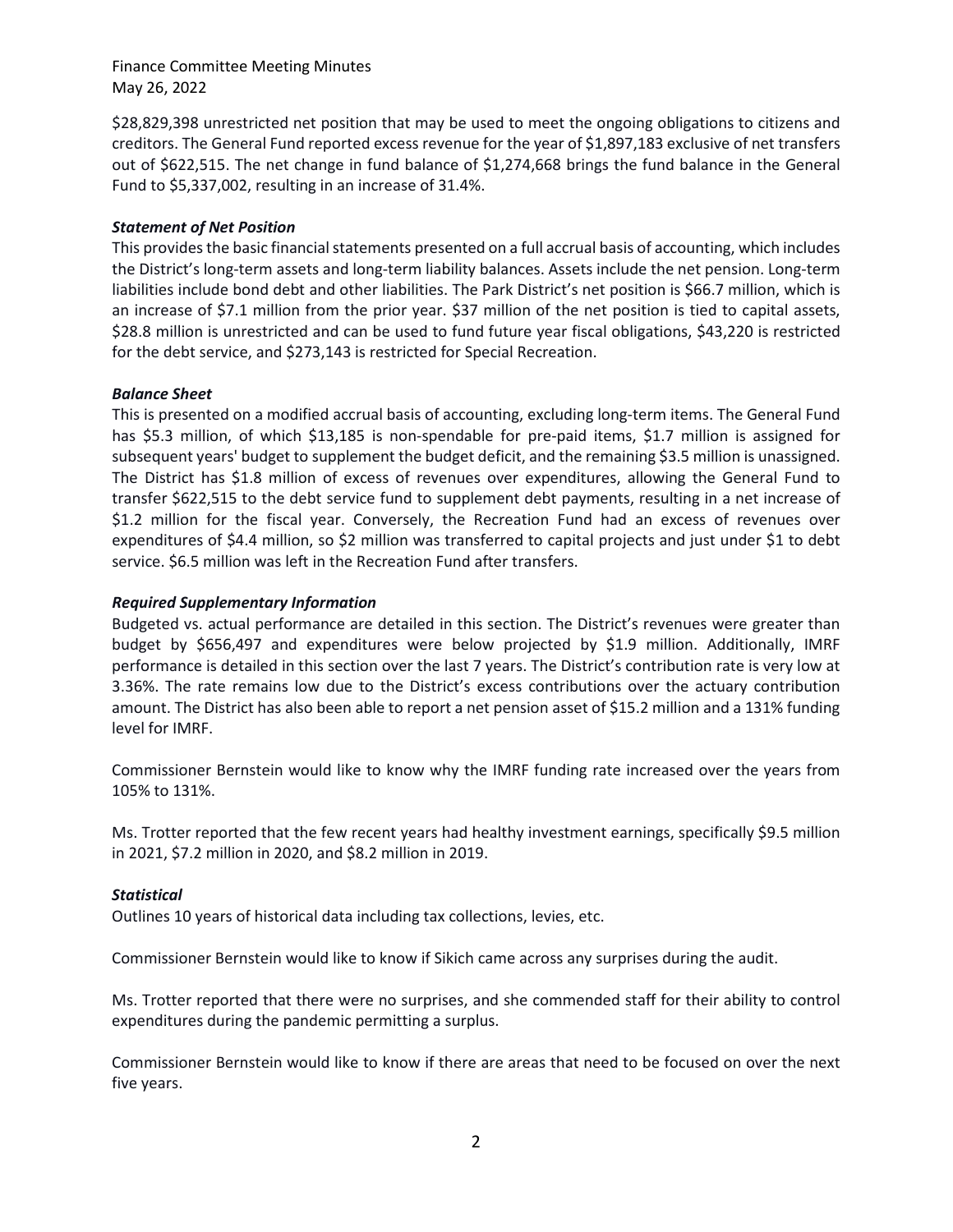Finance Committee Meeting Minutes May 26, 2022

Ms. Trotter commended staff on their ability to budget conservatively, she does not recommend staff need to focus on particular areas within the budget.

Commissioner Bernstein requested that Sikich explain any anomalies in the Annual Financial Report.

Mr. Berg reported that the last two years cannot be compared to prior due to the pandemic.

Executive Director Romes reported that he anticipates next year's budget to look significantly different due to wage increases, inflation, etc.

Commissioner Bernstein would like to know if the decision to float the bonds last year was prudent.

Ms. Trotter reassured Commissioner Bernstein that the decision to float the bonds was wise since interest rates were low.

Commissioner Bernstein would like to know why the current assets had a significant increase.

Ms. Trotter reported the net pension asset is included which accounts for a large part of the fluctuation.

Commissioner Bernstein would like to know how much the District's net position increased when looking at pre-covid years.

Director Peters reported that the revenues from Recreation increased from \$5 million to \$9 million and expenses remained flat.

Mr. Berg reported that the impacts from IMRF, bond issuance, and capital assets also contributed to the increase in the District's net position.

Commissioner Bernstein would like to know if a base fund balance is recommended, if so, does the District comply.

Mr. Berg reported that fund balances are compared to historical expenditures. He recommends the District's fund balance be around 40%.

#### *Board Communication*

There are no material weaknesses or significant deficiencies based on testing. This is a required communication to those charged with governance. No difficulties were encountered, conversely, there were no adjustments recommended by the auditors. The numbers received for the audit were not adjusted. As a result, the monthly financials provided by staff are accurate.

#### *Consolidated Year-End Financial Report*

Required filing with Illinois data, this includes a summary of the District's expenditures of grant awarded funds. The District expended \$331,769 from federal grants and \$137,680 from state grants.

Mr. Berg commended the District for having zero audit adjustments or corrections of errors.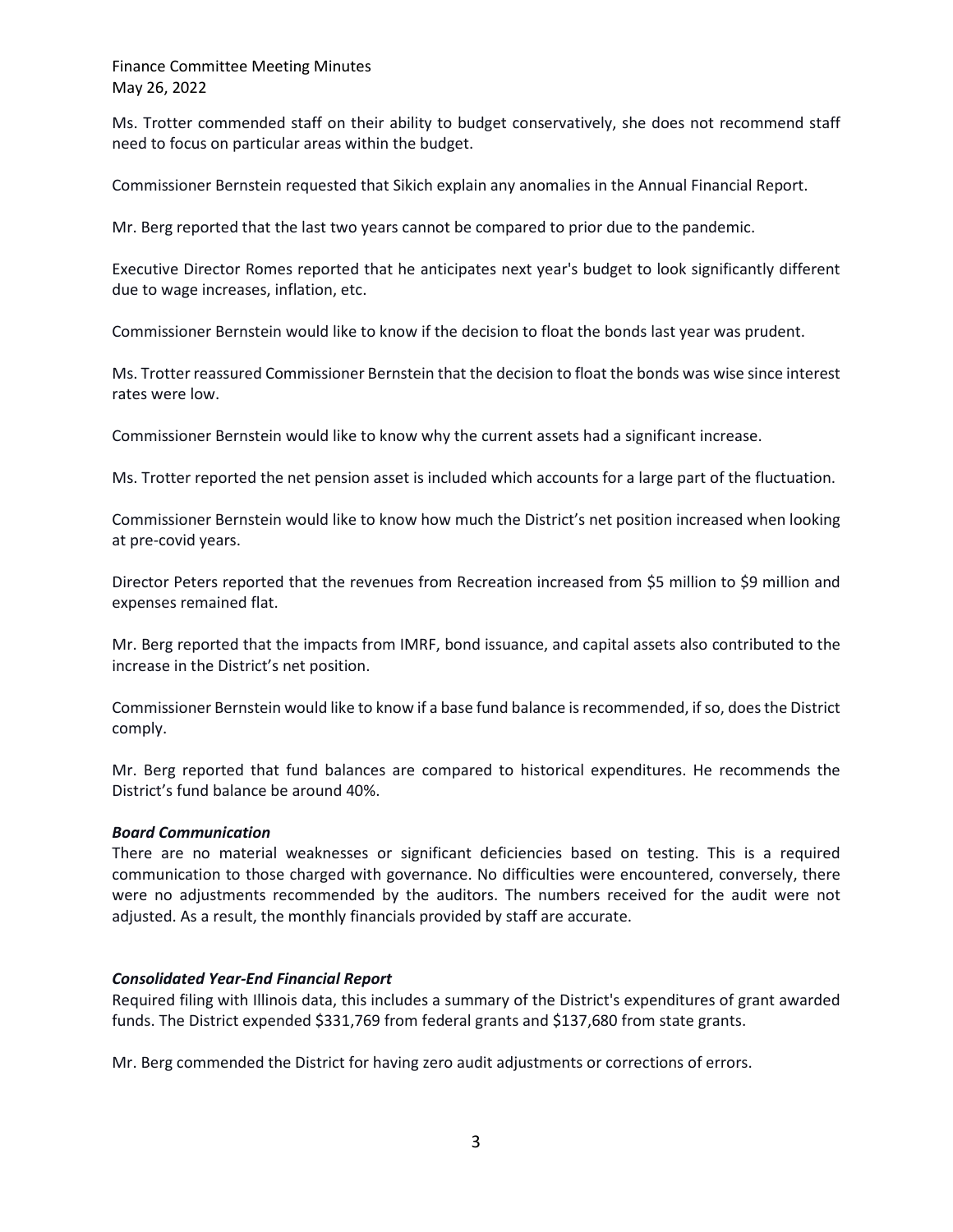Finance Committee Meeting Minutes May 26, 2022

Commissioner Bernstein commended staff on the clean report. He would like to know if it was a wise decision to supplement the IMRF contribution.

Ms. Trotter reported that decreasing the District's contribution rates was a wise decision. She commended staff, indicating that rates this low are uncommon.

Commissioner Bernstein would like to know how many years Sikich LLP has been conducting the District's audit.

Ms. Trotter reported that this is the third year.

Director Peters reported that PMA has advised the District to keep larger amounts in the District's Fund Balances, however, there will be significant transfers come the end of the year as outlined in the Five Year Capital Plan.

Commissioner Bernstein would like to discuss at a future Finance Committee Meeting the District's Fund Balance Policy of 25% and whether that amount should increase.

Commissioner Ruttenberg supports Commissioner Bernstein's recommendation.

#### **Other Business**

None.

**Open to the Public to Address the Board**  None.

#### **Adjournment**  The meeting adjourned at 8:53 a.m.

Respectfully submitted,

Roxanne Hejnowski, Assistant Secretary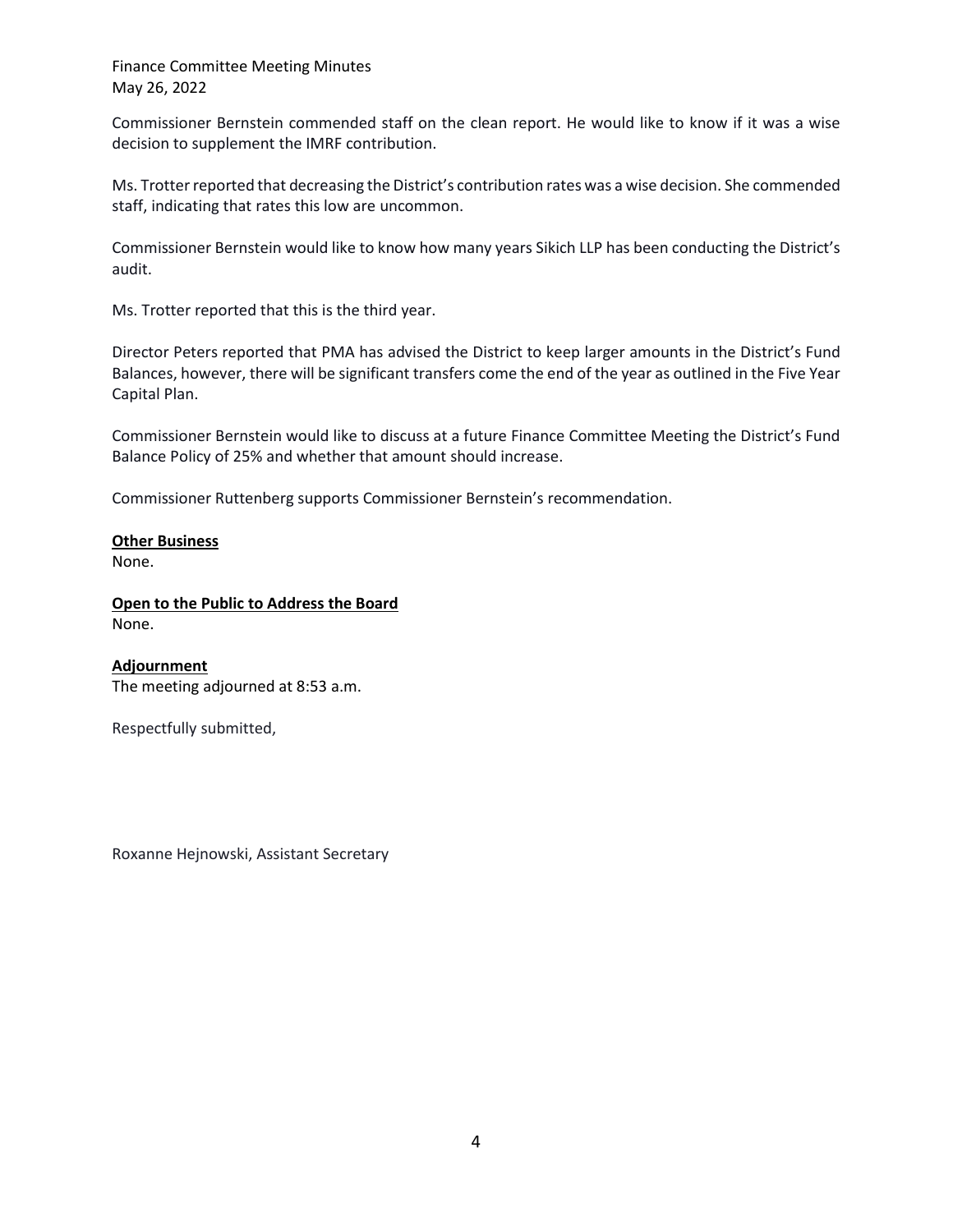

Memorandum

| Date:<br>June 22, 2022             |                                                                                             |
|------------------------------------|---------------------------------------------------------------------------------------------|
| From:<br>Romes, Executive Director | Jeff Smith, Director of Planning and Projects; Mari-Lynn Peters, Director of Finance; Brian |
| Finance Committee<br>To:           |                                                                                             |

## **Summary**

Staff will provide an update on the 2022 Capital Plan including a review of year-end projections. Staff will also review the 10-Year Funding Model.